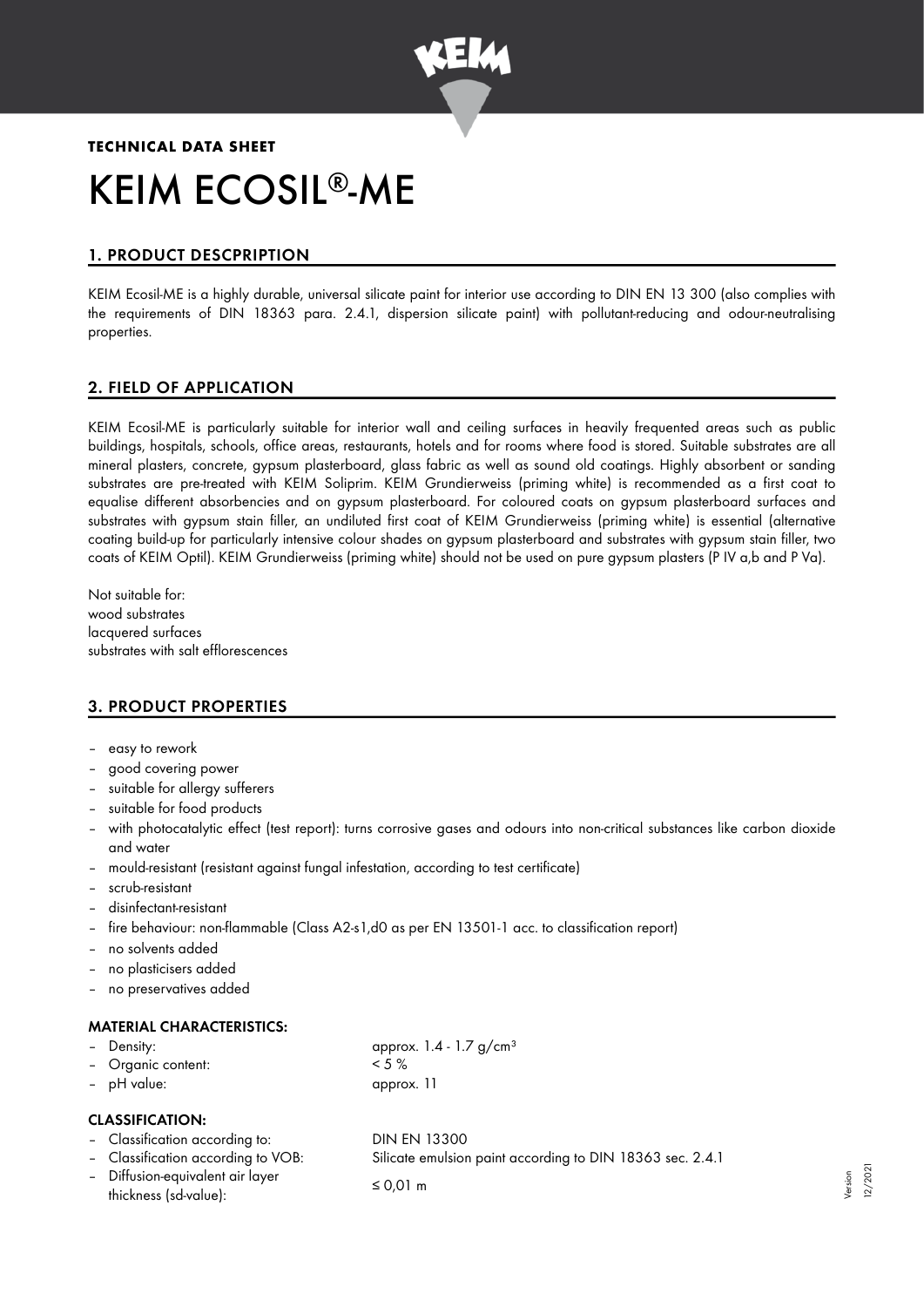| - Test standard Diffusion equivalent air               | <b>DIN EN ISO 7783</b> |
|--------------------------------------------------------|------------------------|
| layer thickness:                                       |                        |
| - Wet abrasion resistance:                             | Class 1                |
| - Test standard Wet Abrasion<br>Resistance:            | <b>EN ISO 11998</b>    |
| - Contrast ratio (covering power):                     | Class 1                |
| Ergiebigkeit zum Kontrastverhältnis<br>(Deckvermögen): | 6.5 m <sup>2</sup> /l  |
| - Test standard Hiding power:                          | ISO 6504-3             |
| - Gloss level at $85^\circ$ :                          | dull matt              |
| - Test standard Gloss level:                           | <b>ISO 2813</b>        |
| - Maximum particle size:                               | fine                   |
| - Test standard Maximum particle size:                 | EN 1524                |

#### COLOUR SHADES:

White and colour shades only with purely mineral, light-resistant pigments. Not available in solid colours. Tinting with KEIM colour concentrates.

## 4. APPLICATION INSTRUCTIONS

#### SUBSTRATE PREPARATION:

The substrate must be sound, solid, dry, clean and free from dust and grease. Optimisation of the surface homogeneity of the subsequent coats, especially under difficult lighting conditions, can be achieved by pre-treatment with KEIM Soliprim. In case of glancing light conditions, ensure adequate substrate preparation, suitable tools and increased care during application.

#### APPLICATION CONDITIONS:

Ambient and substrate temperature during application and drying must be  $\geq 5$  °C.

#### PREPARATION OF MATERIAL:

Stir up KEIM Ecosil-ME thoroughly before application.

#### APPLICATION:

KEIM Ecosil-ME can be brushed, rolled or sprayed (nozzle  $\geq$  423). Primer coat: Apply KEIM Ecosil-ME undiluted or diluted with max. 10 % of Spezial-Fixativ. Final coat: Apply KEIM Ecosil-ME undiluted.

#### DRYING TIME:

Can be overcoated after 6 hours at the earliest (at 23°C and 50% RH). At higher relative humidity, layer thicknesses and/or lower temperatures, drying is delayed accordingly.

## CONSUMPTION:

approx. 0,125 l/m² for a single coating. These material consumption values are guide values for smooth substrates. Exact consumption values must be determined by means of test areas.

### CLEANING OF TOOLS:

Clean immediately with water.

## 5. PACKAGING

| <b>Container content</b> | Unit of measure | Quantity on pallet | Type of container |
|--------------------------|-----------------|--------------------|-------------------|
|                          |                 |                    | bucket            |
|                          |                 |                    | bucket            |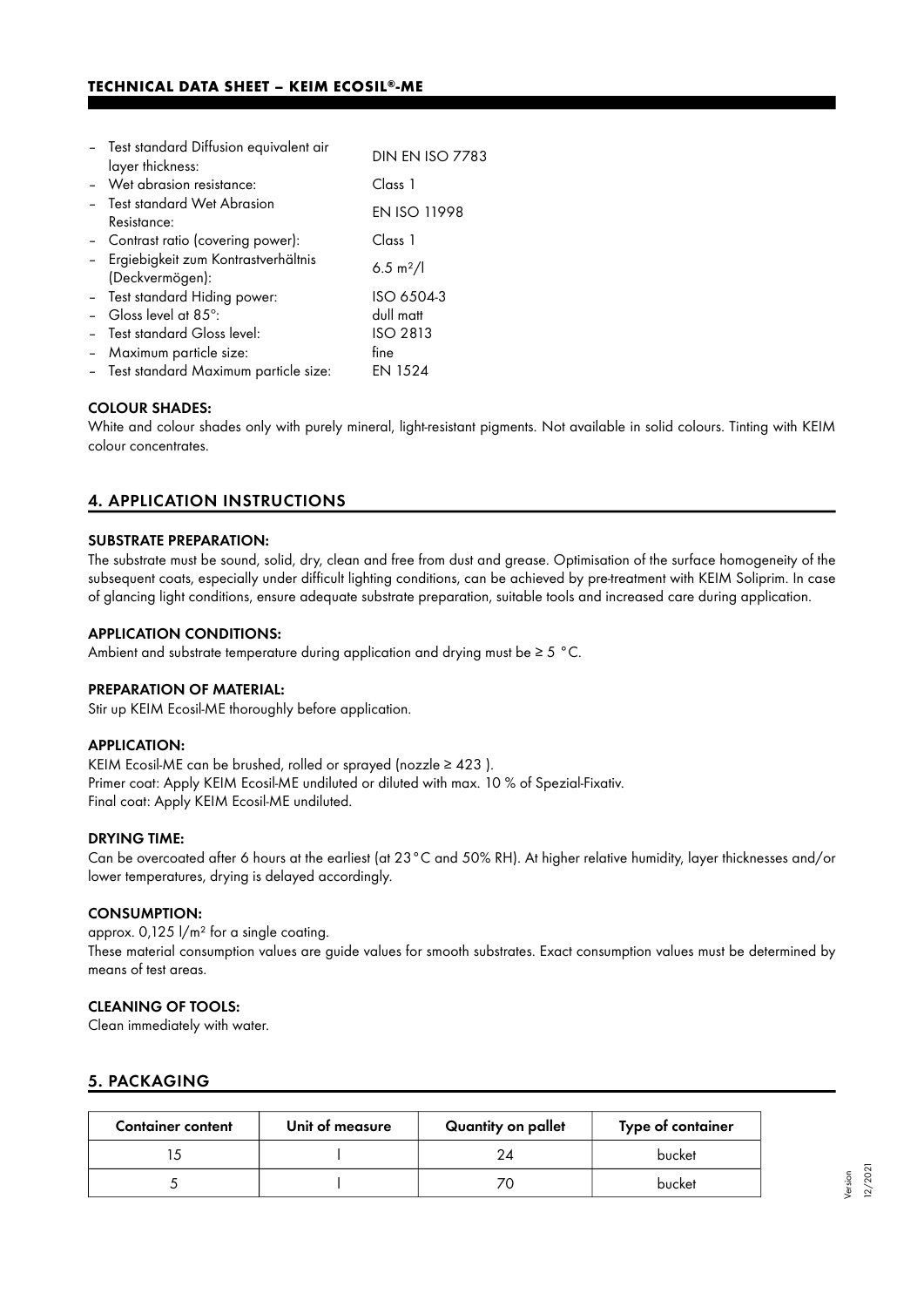| <b>Container content</b> | Unit of measure | Quantity on pallet | Type of container |
|--------------------------|-----------------|--------------------|-------------------|
|                          |                 | 8С                 | bucket            |

# 6. STORAGE

| max. storage time | <b>Storage conditions</b>                                                                   |
|-------------------|---------------------------------------------------------------------------------------------|
| 12 months         | cool<br>frost-free<br>keep container tightly sealed.<br>protected from heat and direct sun. |

# 7. DISPOSAL

For disposal information refer to section 13 of the safety data sheet.

## EC WASTE CODE:

Waste code: 08 01 12

# 8. SAFETY INSTRUCTIONS

Please, refer to the Material Safety Data Sheet..

The paint is formulated without the addition of preservatives. Medium and intensive colour shades may contain traces of pot preservatives.

## GISCODE:

GIS code: BSW 40

# 9. GENERAL INFORMATION

Cover surfaces not to be treated, especially glass, ceramics and natural stone. Any splashes on surrounding surfaces or traffic areas must be rinsed off immediately with plenty of water.

Mixing with products not part of the system or other foreign additives is not permitted.

# 10. CERTIFICATES & QUALITY SEALS